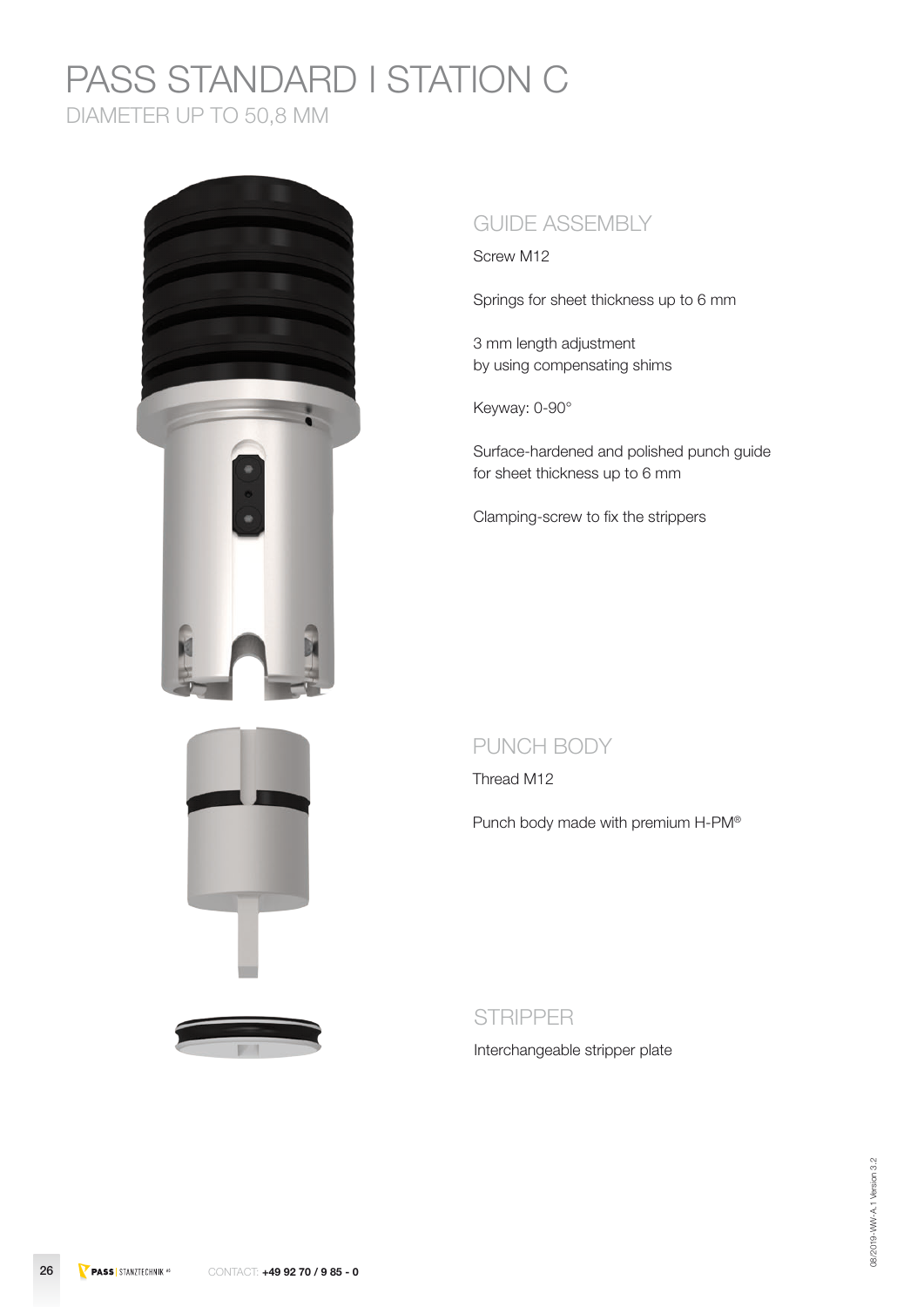## PASS STANDARD I STATION C DIAMETER UP TO 50,8 MM

|                                   | <b>ON-TRAS</b> |
|-----------------------------------|----------------|
| <b>GUIDE ASSEMBLY</b>             |                |
| For all shapes                    | 499C01         |
|                                   |                |
| PUNCH BODY (H-PM®)                |                |
| Round                             | 4022C01        |
| Square                            | 4022C02        |
| Rectangle                         | 4022C03        |
| Oblong                            | 4022C04        |
| O.D. Ground Special Shape         | 4022C0G        |
| <b>EDM Required Special Shape</b> | 4022C0E        |
| <b>STRIPPER</b>                   |                |
| Round                             | 4032C01        |
| Square                            | 4032C02        |
| Rectangle                         | 4032C03        |
| Oblong                            | 4032C04        |
| O.D. Ground Special Shape         | 4032C0G        |
| <b>EDM Required Special Shape</b> | 4032C0E        |

| DIE (HWS) |                                   |         |  |
|-----------|-----------------------------------|---------|--|
|           | Round                             | 4052C01 |  |
|           | Square                            | 4052C02 |  |
|           | Rectangle                         | 4052C03 |  |
|           | Oblong                            | 4052C04 |  |
|           | O.D. Ground Special Shape         | 4052C0G |  |
|           | <b>EDM Required Special Shape</b> | 4052C0E |  |





| <b>SPARE PARTS</b>                  |         | ADDITIONAL COSTS FOR PUNCH       |
|-------------------------------------|---------|----------------------------------|
| PU ejector Ø 3x6 (in punch)         | 4092P03 | <b>TICN</b> coating              |
| PU ejector Ø 6x10 (in punch)        | 4092P06 | T-MAX coating                    |
| Set clamping-springs with screws    | 499C71  | A-MAX coating                    |
| Guiding key with screws             | 499C63  | WT-shear                         |
|                                     |         | DOWT-shear                       |
|                                     |         | 2 PT-shear                       |
|                                     |         | 4 PT-shear                       |
|                                     |         | Additional keyway                |
|                                     |         | Cutting part under 1,00 mm       |
| SET OF COMPENSATING SHIMS FOR PUNCH |         | ADDITIONAL COSTS FOR PUNCH GUIDE |
| 1x0,4 mm/1x0,8 mm/1x1,2 mm          | 499C1S1 | Additional keyway                |
|                                     |         |                                  |
| SET OF COMPENSATING SHIMS FOR DIE   |         | ADDITIONAL COSTS FOR DIES        |
| 1x0,4 mm/1x0,8 mm/1x1,2 mm          | 499C2M1 | H-PM® Quality                    |
|                                     |         | Additional pin hole              |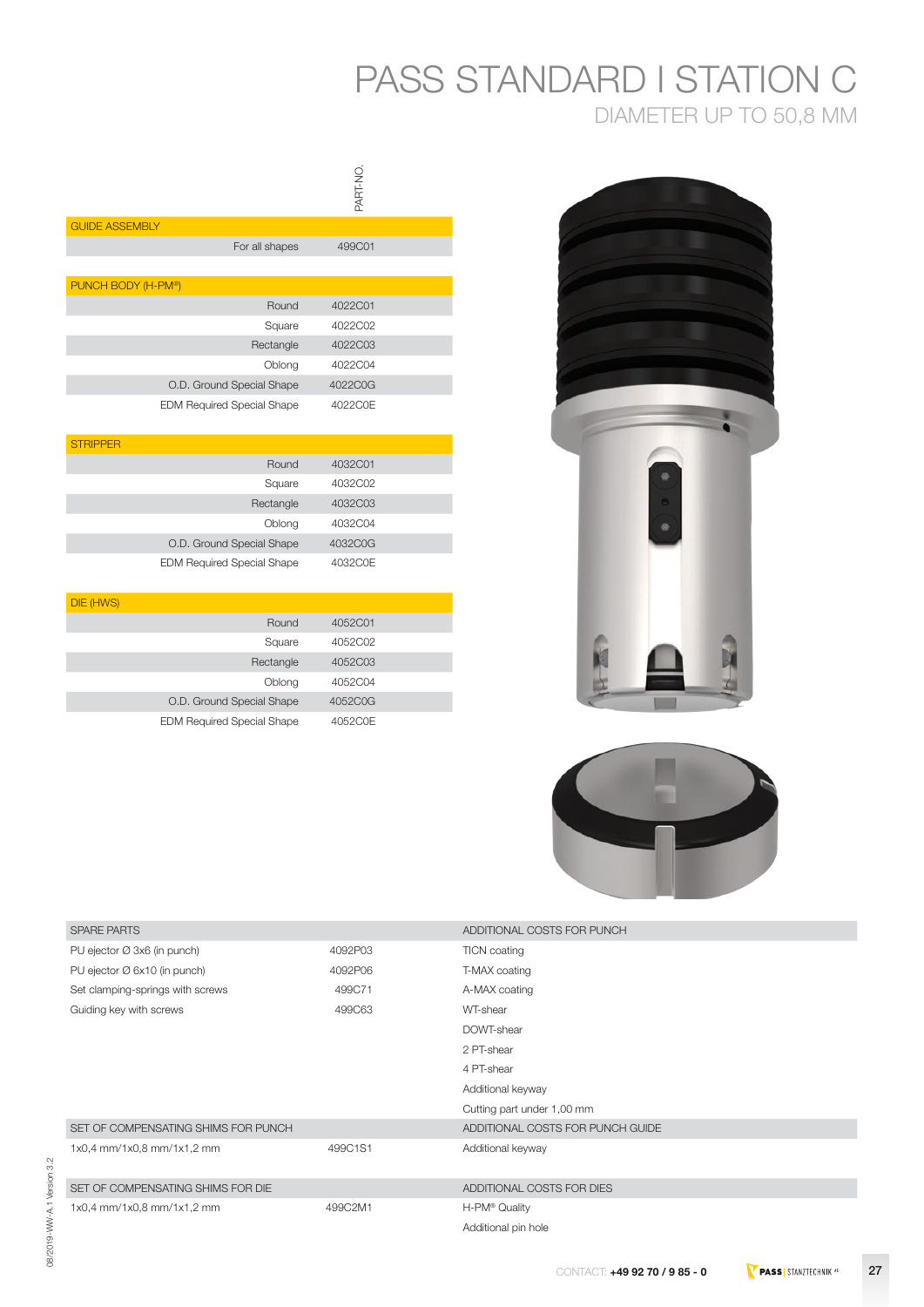### ps:®beta-V2® I STATION C DIAMETER UP TO 50,8 MM





#### GUIDE ASSEMBLY

Screw M12

Springs for sheet thickness up to 6 mm

Oil channel for sheet lubrication

10 mm length adjustment in assembled state by pressing the locking button

Keyway: 0-90°

Surface-hardened and polished punch guide for sheet thickness up to 6 mm

Fast and easy clamping system for stripper

#### PUNCH BODY

Thread M12 with oil channel

Punch body made with premium H-PM®

STRIPPER

Interchangeable stripper plate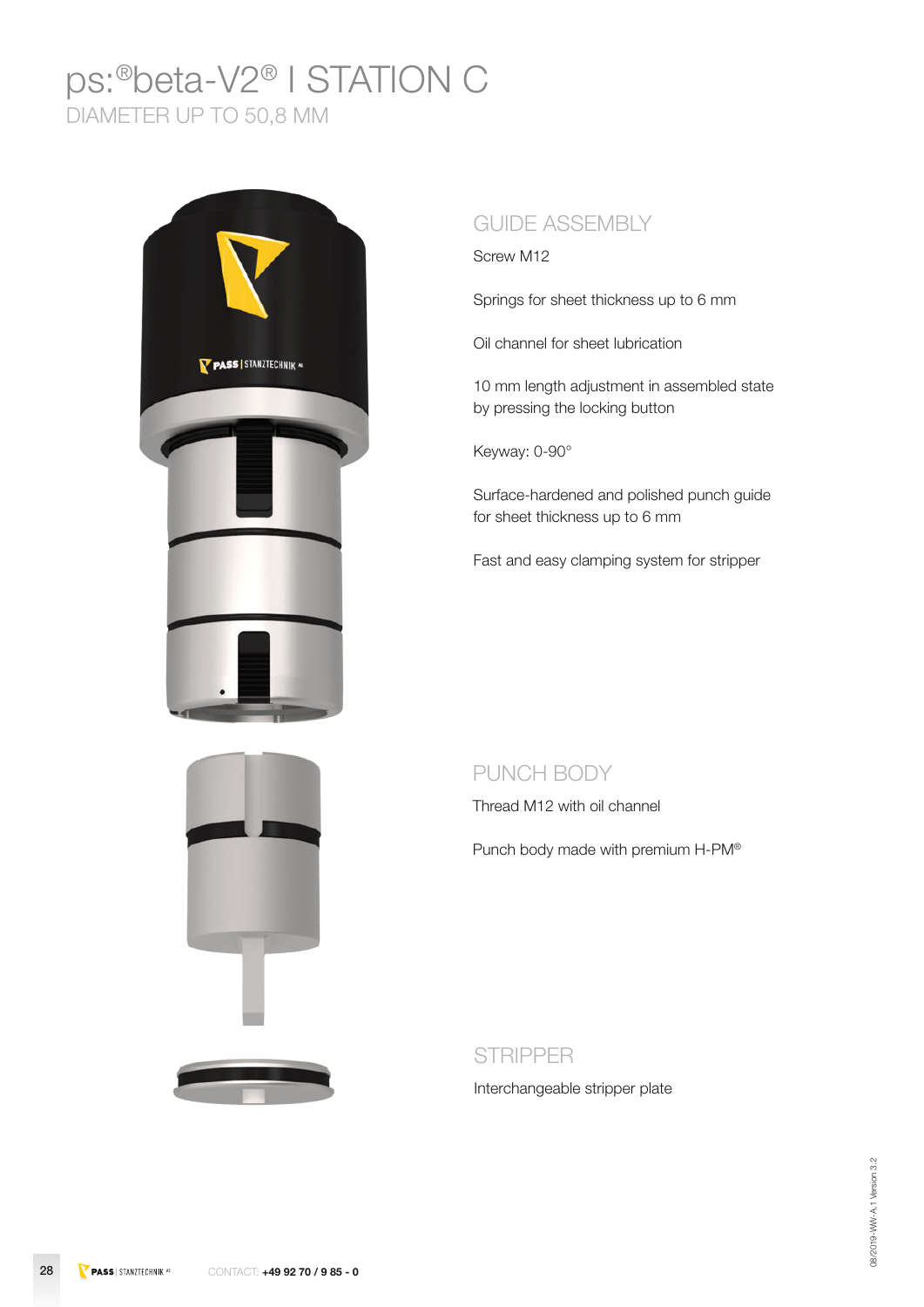## ps:®beta-V2® I STATION C DIAMETER UP TO 50,8 MM

|                                   | PART-NO. |
|-----------------------------------|----------|
| <b>GUIDE ASSEMBLY</b>             |          |
| For all shapes                    | 4030C01  |
|                                   |          |
| PUNCH BODY (H-PM®)                |          |
| Round                             | 4020C01  |
| Square                            | 4020C02  |
| Rectangle                         | 4020C03  |
| Oblong                            | 4020C04  |
| O.D. Ground Special Shape         | 4020C0G  |
| <b>EDM Required Special Shape</b> | 4020C0E  |
| <b>STRIPPER</b>                   |          |
| Round                             | 4040C01  |
| Square                            | 4040C02  |
| Rectangle                         | 4040C03  |
| Oblong                            | 4040C04  |
| O.D. Ground Special Shape         | 4040C0G  |
| <b>EDM Required Special Shape</b> | 4040C0E  |
| DIE (HWS)                         |          |
| Round                             | 4052C01  |
| Square                            | 4052C02  |
| Rectangle                         | 4052C03  |
| Oblong                            | 4052C04  |

O.D. Ground Special Shape 4052C0G EDM Required Special Shape 4052C0E





| <b>SPARE PARTS</b>                 |         | ADDITIONAL COSTS FOR PUNCH       |
|------------------------------------|---------|----------------------------------|
| PU ejector Ø 3x6 (in punch)        | 4092P03 | <b>TICN</b> coating              |
| PU ejector Ø 6x10 (in punch)       | 4092P06 | T-MAX coating                    |
|                                    |         | A-MAX coating                    |
|                                    |         | WT-shear                         |
|                                    |         | DOWT-shear                       |
|                                    |         | 2 PT-shear                       |
|                                    |         | 4 PT-shear                       |
|                                    |         | Additional keyway                |
|                                    |         | Cutting part under 1,00 mm       |
| COMPENSATING SHIM FOR PUNCH        |         | ADDITIONAL COSTS FOR PUNCH GUIDE |
| Not necessary                      |         | Additional keyway                |
|                                    |         |                                  |
| SET OF COMPENSATING SHIMS FOR DIE  |         | ADDITIONAL COSTS FOR DIES        |
| $1x0.4$ mm/ $1x0.8$ mm/ $1x1.2$ mm | 499C2M1 | H-PM® Quality                    |
|                                    |         | Additional keyway                |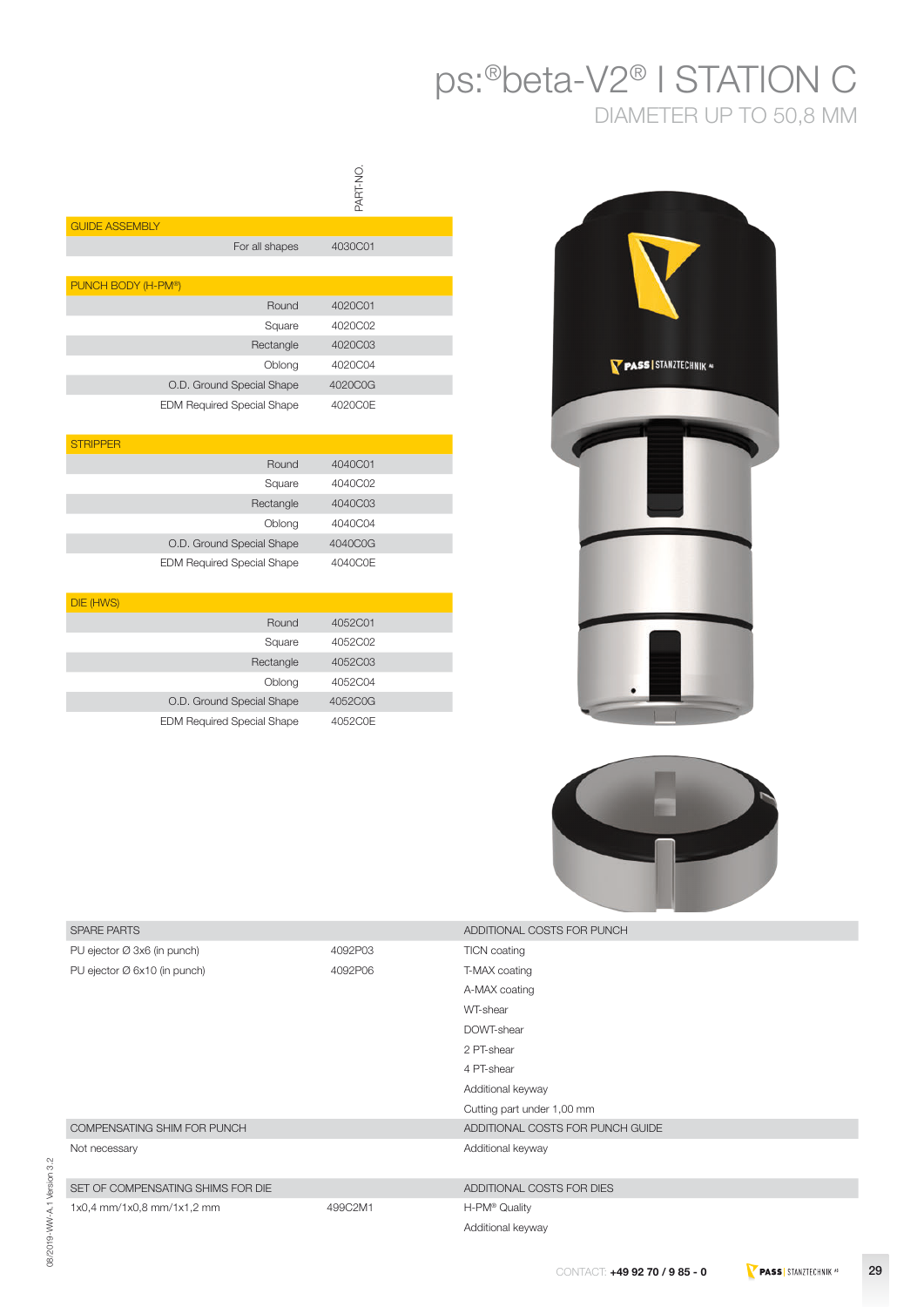# ps:®beta-V2® SLITTING TOOL I STATION C





#### GUIDE ASSEMBLY

Screw M12

Springs for sheet thickness up to 6 mm

Oil channel for sheet lubrication

10 mm length adjustment in assembled state by pressing the locking button

Keyway: 0-90°

Surface-hardened and polished punch guide for sheet thickness up to 6 mm

Fast and easy clamping system for stripper

#### SLITTING TOOL ADAPTER

2 fixing threads M6

Thread M12 with oil channel

#### SLITTING TOOL

Punch body made with premium H-PM®

#### **STRIPPER**

Interchangeable stripper plate